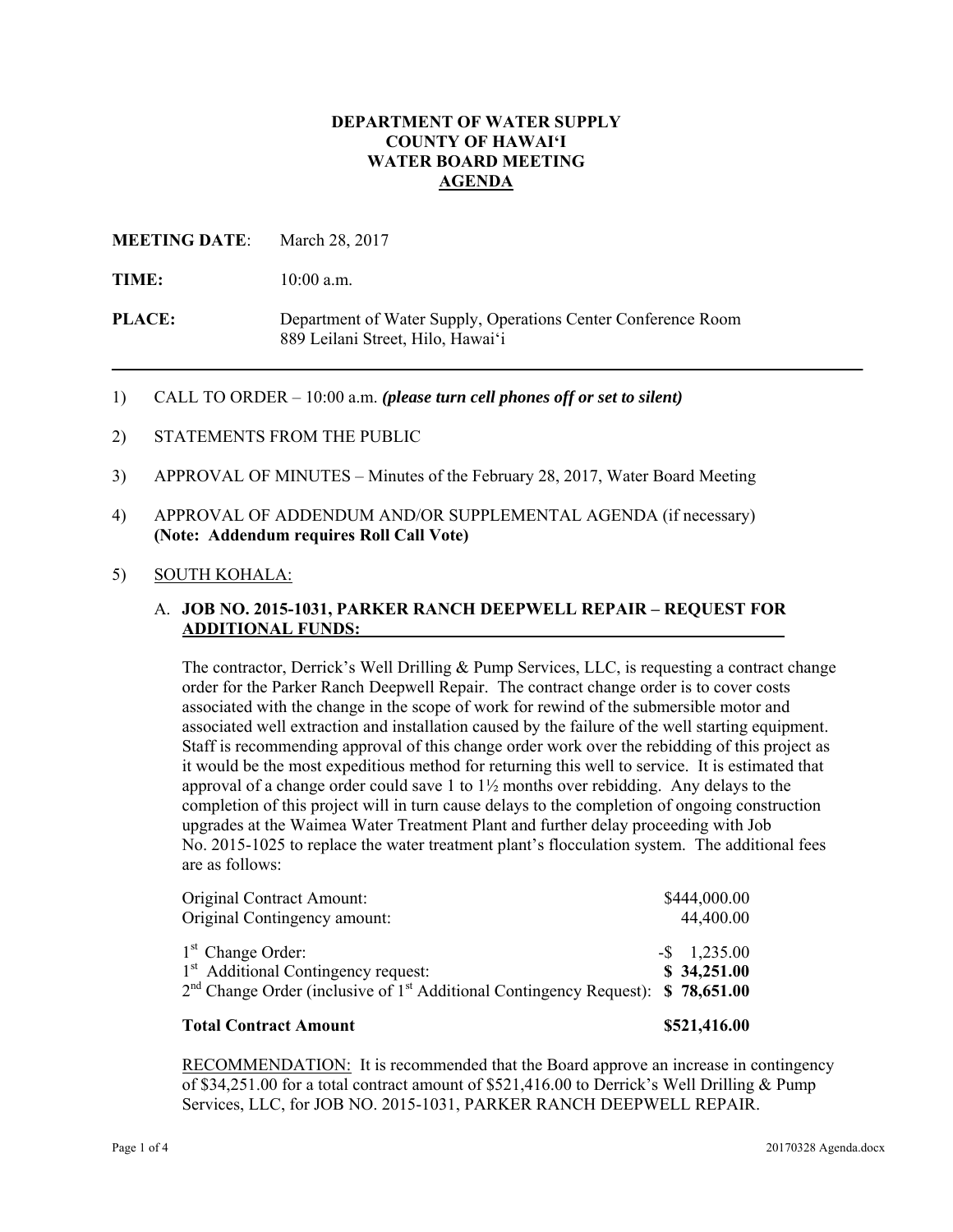### 6) NORTH KONA:

### A. **JOB NO. 2017-1059, KĒOPŪ DEEPWELL REPAIR:**

This project consists of furnishing all labor, materials, tools and equipment necessary to remove the existing pump, motor, and column assembly; install a submersible pump and motor, column assembly, power cable, sounding tubes, well level transducer, and all appurtenant materials; chlorinate the well and pumping assembly; and complete an efficiency test; in accordance with the specifications.

Bids for this project were opened on March 16, 2017, at 2:30 p.m., and the following are the bid results:

| Bidder                                       | <b>Bid Amount</b> |
|----------------------------------------------|-------------------|
| Beylik Drilling & Pump Service, Inc.         | Non-Responsive    |
| Derrick's Well Drilling & Pump Services, LLC | \$219,000.00      |

Project Costs:

| <b>Total Cost:</b>                                           | <u>\$240,900.00</u> |
|--------------------------------------------------------------|---------------------|
| 2) Contingencies $(10.0\%)$                                  | \$21,900.00         |
| 1) Low Bidder (Derrick's Well Drilling & Pump Services, LLC) | \$219,000.00        |

Funding for this project will be from DWS's C.I.P. Budget under Deepwell Pump Replacement. The contractor will have 210 calendar days to complete this project. The Engineering estimate for this project was \$325,600.00.

RECOMMENDATION: It is recommended that the Board award the contract for JOB NO. 2017-1059, KĒOPŪ DEEPWELL REPAIR, to the lowest responsible bidder, Derrick's Well Drilling & Pump Services, LLC, for their bid amount of \$219,000.00, plus \$21,900.00 for contingencies, for a total contract amount of \$240,900.00. It is further recommended that either the Chairperson or the Vice-Chairperson be authorized to sign the contract, subject to review as to form and legality by Corporation Counsel.

# B. **JOB NO. 2017-1060, HUALĀLAI DEEPWELL REPAIR:**

This project consists of paying for all labor, materials, tools and equipment necessary for the replacement of the existing deep well submersible pump and motor, power cable and all appurtenant materials, such as cable guards, strapping, etc; chlorination and testing of the well and pumping assembly; electrical work and reconfiguration and replacement of well discharge piping assembly; in accordance with the specifications.

Bids for this project were opened on March 16, 2017, at 3:00 p.m., and the following are the bid results:

| Bidder                                       | <b>Bid Amount</b> |
|----------------------------------------------|-------------------|
| Beylik Drilling & Pump Service, Inc.         | \$377,475.00      |
| Derrick's Well Drilling & Pump Services, LLC | \$327,000.00      |

Project Costs:

| <b>Total Cost:</b>                                           | \$359,700.00 |
|--------------------------------------------------------------|--------------|
| 2) Contingencies $(10.0\%)$                                  | \$32,700.00  |
| 1) Low Bidder (Derrick's Well Drilling & Pump Services, LLC) | \$327,000.00 |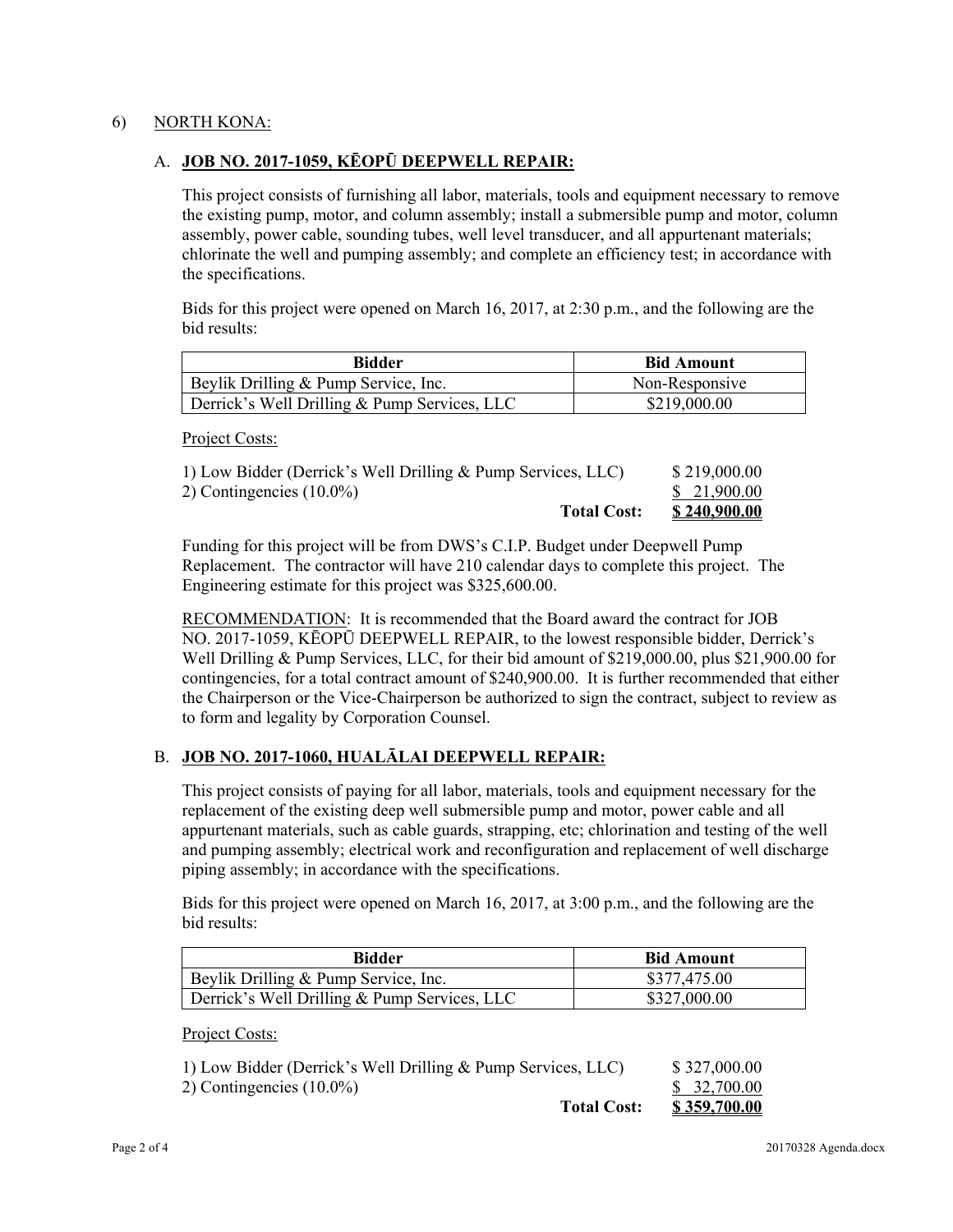Funding for this project will be from DWS's C.I.P. Budget under Deepwell Pump Replacement. The contractor will have 210 calendar days to complete this project. The Engineering estimate for this project was \$566,000.00.

RECOMMENDATION: It is recommended that the Board award the contract for JOB NO. 2017-1060, HUALĀLAI DEEPWELL REPAIR, to the lowest responsible bidder, Derrick's Well Drilling & Pump Services, LLC, for their bid amount of \$327,000.00, plus \$32,700.00 for contingencies, for a total contract amount of \$359,700.00. It is further recommended that either the Chairperson or the Vice-Chairperson be authorized to sign the contract, subject to review as to form and legality by Corporation Counsel.

# C. **JOB NO. 2017-1058, PALANI DEEPWELL A REPAIR:**

Bids for this project will be opened on March 23, 2017, at 2:00 p.m. A report and recommendation will be provided at the meeting.

## 7) MISCELLANEOUS:

## A. **WATER USE AND DEVELOPMENT PLAN - UPDATE:**

The Commission on Water Resource Management (CWRM) at its February 14, 2017, meeting approved Phase 2 of the Water Use and Development Plan Update and authorized the Department of Water Supply to proceed with the compiled Phase 1 and 2 plan for further approval by the Water Board and, subsequently, the County Council. The compiled plans have been completed and are being submitted for approval to hold public hearings, prior or subsequent to the Water Board meetings in April and May. The public hearings are required by the Board (one each in Hilo and Kona) before the Board can approve the plan.

RECOMMENDATION: It is recommended that the Water Board approve the compiled Phase 1 and Phase 2 Water Use and Development Plan Update for public hearings in April and May of 2017.

### B. **JOB NO. 2005-870, LAUPĀHOEHOE (MANOWAI'ŌPAE) 0.5 MG RESERVOIR:**

The contractor, Yamada Paint Contracting, Inc., dba GW Construction, requests additional consideration for a time extension due to issues experienced by their subcontractor.

For discussion and possible action.

### C. **UPDATE RE: NATIONAL PARKS SERVICE'S PETITION TO DESIGNATE KEAUHOU AQUIFER AS A GROUND WATER MANAGEMENT AREA:**

For discussion and possible action.

## D. **EXECUTIVE SESSION RE: NATIONAL PARKS SERVICE'S PETITION TO DESIGNATE KEAUHOU AQUIFER AS A GROUND WATER MANAGEMENT AREA:**

The Water Board anticipates convening an executive meeting, closed to the public, pursuant to Hawai'i Revised Statutes, Sections 92-4, 92-5(a)(2) for the purpose of consulting with the Water Board's attorney on questions and issues pertaining to the Water Board's powers, duties, privileges, immunities and liabilities.